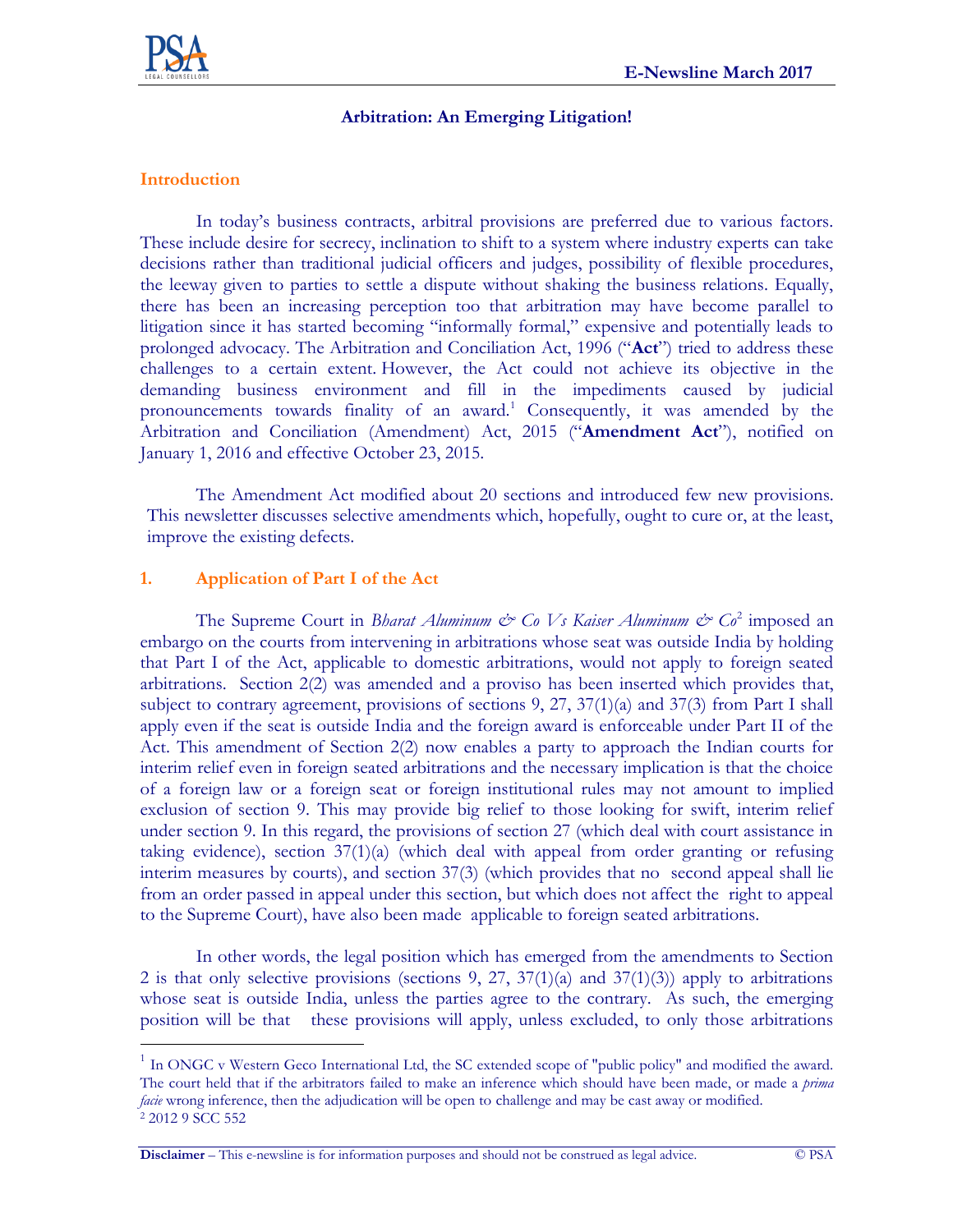which take place in a country, the arbitral awards of which are enforceable and recognized under the provisions of Part II of the Act. It is also noteworthy to examine the rationale behind inserting the words *"subject to an agreement to the contrary."* An agreement may be express or implied. When implied, it can be only inferred from the facts and circumstances of the case. As such, careful and meticulous drafting of arbitral clauses assumes huge significance, since ambiguous or complex clauses may lead to unwarranted litigation, on preliminary issues.

It is worthwhile to highlight the corresponding changes to section 9.. The changes ensure that where a party secures an interim order from a court *before commencing arbitration*, it is obligatory to commence arbitration within 90 days of the interim order or within such further time as prescribed by the court. While the existing jurisprudence also required parties to commence arbitration and not merely use an interim relief to stall arbitration, insertion in the statue will ensure that nobody can cause inordinate delay by securing interim orders and abstain from commencing arbitration. By doing this, contracting parties will be compelled to pursue arbitration.

## **2. Challenges to an award**

Section 34 of the Act has come under considerable flak in the last two decades on account of the absence of finality of an award and the ability of a losing party to go seek alternative relief, thereby removing the efficaciousness of arbitration as a means of dispute resolution. In other words, an inevitable corollary has to be minimization of judicial interference and courts should exercise their powers with caution so that the arbitral process does not lose its intended flavor. One of the key grounds of challenge (and the bane of many companies) to an award was the nebulous and ever evolving concept of "public policy." In the absence of a definition of public policy, losing parties have taken benefit and escaped from or delayed enforcement. The amendments to section 34 are largely progressive and should minimize judicial interference as the scope of "public policy" has been narrowed and an award can be set aside only if it **(i)** was induced or affected by fraud or corruption; or **(ii)** is in contravention with the fundamental policy of India; or **(iii)** is in conflict with the most basic notions of morality or justice. The amendments further provide:

- An arbitral award arising out of domestic arbitrations may be set aside by the court, if it finds that the award is vitiated by patent illegality appearing on the face of the award. It is interesting to note that this insertion in section  $2(A)$  does not apply to international commercial arbitrations, suggesting possibly that different standards have been set for them. The hope of India Inc. is that a progressive arbitration regime in India will soon see the solution for resolving this anomaly.
- A new sub-section has been introduced compelling the party challenging the award to notify the other party, in writing, that it intends to challenge the award and when an application is moved under section 34, it has to be accompanied by an affidavit reiterating compliance with the notice requirement.
- Applications moved under section 34 will have to be decided within one year after the service of notice to commence challenge (referred in the preceding bullet) is served. This is, by far, a critical change and, ought to, at the bare minimum, reduce the time taken to decide the challenges.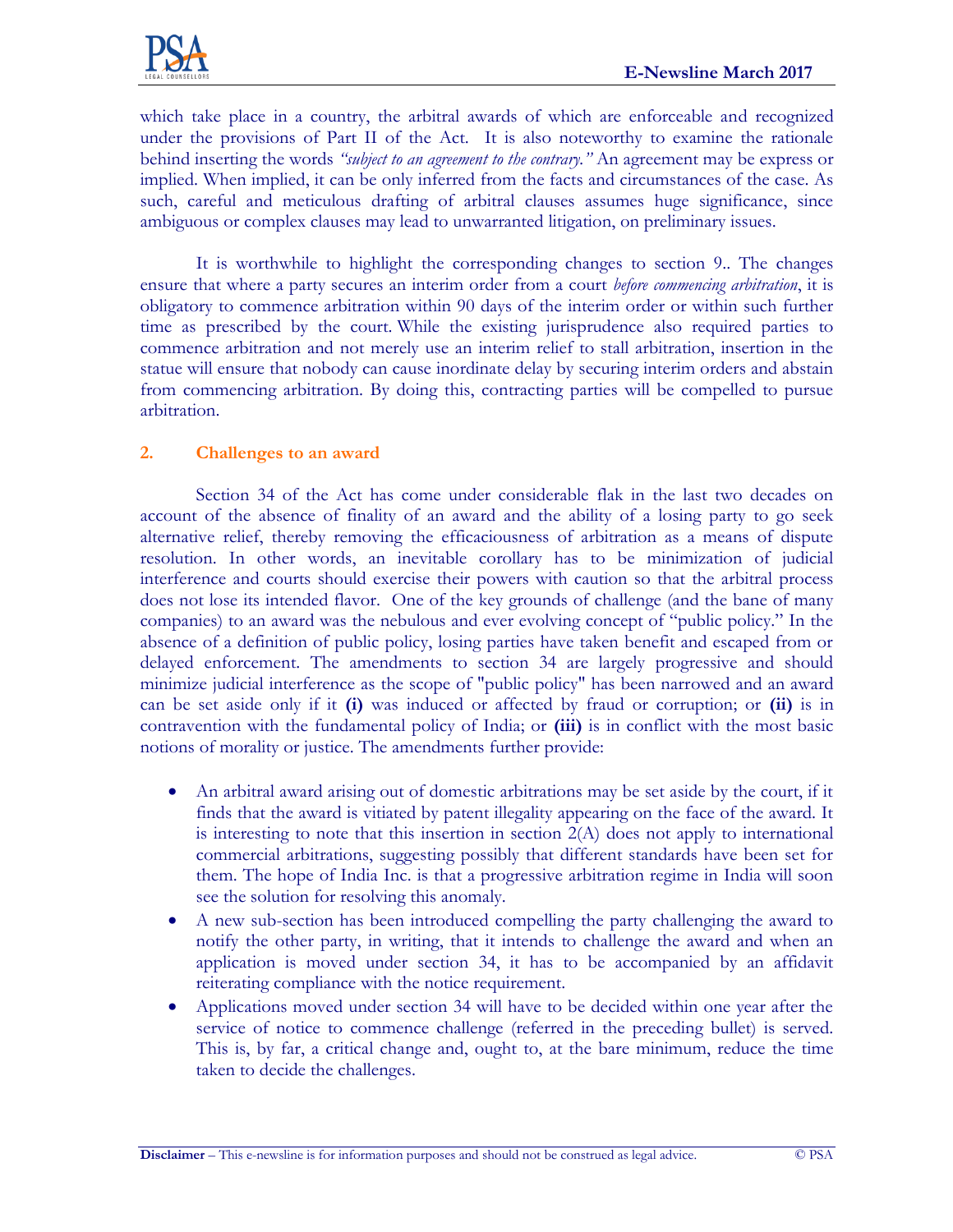

These amendments to section 34 reflect the intent of the legislature that an award cannot be set aside merely on grounds of erroneous application of law or re-appreciation of evidence.

## **3. Strict timelines and fast track procedure**

There is a general notion prevailing that Indian arbitrations are long-drawn which may fundamentally oppose the basic premise of arbitration. The insertion of section  $29A<sup>3</sup>$  mandates, amongst others, completion of arbitration in 12 months from the date when the tribunal commences, possibility of additional fees for the tribunal if they closed the arbitration sooner, an extension of additional 6 months provided the parties agree i.e. total 18 months, are all targeted to reduce delays by ensuring speedy completion of the proceedings. If there is a need to extend beyond 18 months, there is an obligation to seek consent of the court before the expiry of 18 months, failing which the mandate of the arbitrators stands terminated.

Different views have been expressed on these changes. In the writer's opinion, arbitration cases are varied and differ from each other on various counts such as business involved, claims, and nature of disputes. Setting common timelines for all arbitrations disregards such inherent variance in issues that may arise in arbitration. Further, while interference by the court is sought to be minimized, by requiring court approval to extend the period beyond 18 months will, presumably, delay and hamper speedy disposal of cases, more so as the court process will be driven by the Civil Procedure Code. Then, the court has wide discretion in granting extension beyond 18 months which can be evident from use of the words *may* and *sufficient cause* in section 29A. It is possible parties may try to convince the court about *sufficient cause* by their lengthy arguments and evidence. Further, the aggrieved party may even go to the higher court challenging the court's decision which, in turn, may lead to inordinate delay in the proceedings. Nevertheless, the efforts made by the Amendment Act in alleviating the general discomfort amongst stakeholders in respect of inordinate delay in attaining finality of the arbitration proceedings are praiseworthy and in the right direction.

#### **4. Appointment of Arbitrators**

 $\overline{a}$ 

The Amendment Act has also introduced changes to the appointment of a tribunal. Section 12 has been amended with the objective of ensuring appointment of impartial and neutral arbitrators. The changes impose an obligation on a potential arbitrator to disclose conflict of interest and any circumstance (including business, financial or other) which could jeopardize his ability to be impartial or expressly state if they do not have the time to be committed and complete the arbitration within 12 months. Further, a new exhaustive schedule (Fifth Schedule) has been inserted which details the grounds that would give rise to a justifiable doubt as to the independence and neutrality of arbitrators. Further, another schedule (Seventh Schedule) has been added and a new sub-section (5) has been inserted which provides that a person having relationships as specified in the Seventh Schedule shall be ineligible to be

<sup>&</sup>lt;sup>3</sup> Section 29 A requires that all arbitrations must be completed within one year of arbitral tribunal being constituted. This period can be extended to a further period of maximum 6 months by the consent of all the parties, after which the mandate of the arbitrator shall terminate, unless the court extends it for sufficient cause or on such other terms it may deem fit.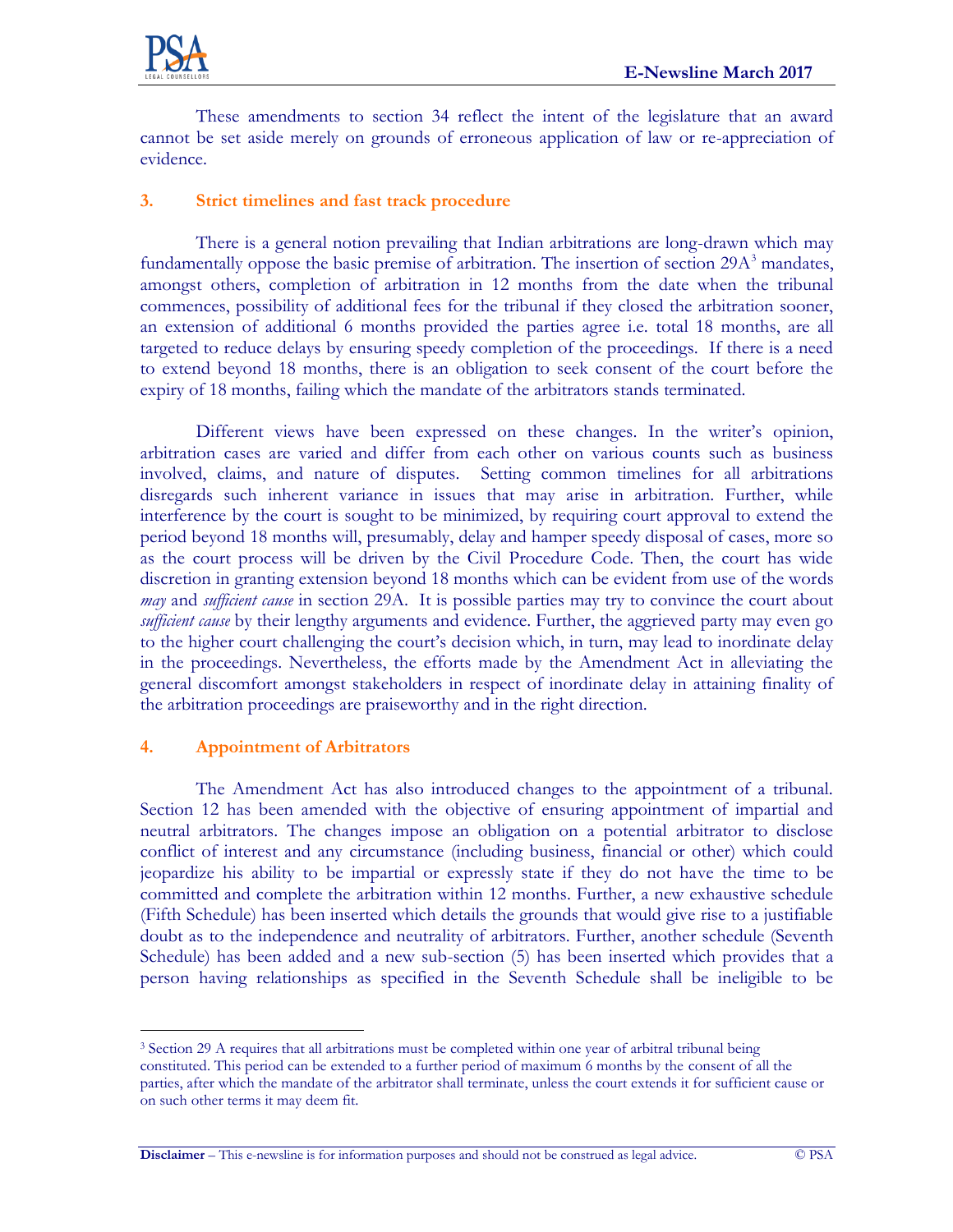

 $\overline{a}$ 

appointed as an arbitrator. <sup>4</sup> Amongst others, this list includes a person who may be an employee, consultant, advisor or who has any other past or present business relationship with a party to the dispute. The list also refers to a manager, director or part of the management, or a person who has a similar controlling influence over the parties. As such, it may not be possible any more for a public-sector or a government entity to appoint its employees as arbitrator(s) in their proceedings. These changes should, hopefully, help to bring in a community of arbitrators who are unfettered by any vested interest and will induce the trust of the parties by their impartiality and neutrality, thereby leading to minimal challenge to the award on this ground. The intended results may be achieved by strategic selection of appropriate arbitrators with nuanced approach of the matter, so as to provide for speedy and less procedural resolution of conflict, consistent with the underlying object of arbitration.

The Delhi High Court judgment delivered in Assignia VIL JV and the Rail Vikas Nigam Ltd<sup>5</sup> is noteworthy. In this case, the court refused to uphold an arbitral clause whereby one of the party's employee was made an arbitrator. The arbitration clause provided that the respondent, Rail Vikas Nijam Ltd., would nominate five candidates, from which the petitioner would select its nominee arbitrator. It further stipulated that the candidates should meet certain criteria, as specified in the clause and stated that they should be serving or retired officers of the respondent or its related body viz., Indian Railways Accounts Service, with the presiding officer necessarily to be a serving railway officer. Thereafter, three claims were referred to arbitration and a tribunal was constituted accordingly. However, with the escalation of the dispute, the respondent sought to terminate the contract. The petitioner wanted to refer the termination dispute for arbitration and had requested for an independent tribunal to be appointed. The respondent refused to provide a list of candidates for the termination dispute on the ground that the existing tribunal could hear the three pre-existing claims. The petitioner approached the High Court seeking its interference in appointing a tribunal to adjudicate over the termination dispute. The court reiterated the importance of complying with the guidelines under section 12(5), read with Seventh Schedule, for appointment of arbitrators to ensure independence and impartiality and held as follows: "*the arbitrator being an employee of one of the parties would definitely give rise to justifiable doubt as to his independence and impartiality and would defeat the very purpose of amending the Act.*" The court noted that under the new regime, it shall secure the appointment of an independent and impartial arbitrator and any clause that may require an arbitrator to be employee of a party would not be upheld, though the arbitration agreement more generally would still be effective Finally, the court further proceeded to appoint a three-member tribunal consisting of retired judges to adjudicate the disputes between the parties therein. The appointment of in-house counsels as arbitrators has also been unequivocally ruled out.

This judgment assumes significance in the sense that it indicates the judicial activism in implementing the new amendments to the Act even in respect of older contracts, where the dispute arose after the Amendment Act came into force.

**Disclaimer** – This e-newsline is for information purposes and should not be construed as legal advice. © PSA

<sup>&</sup>lt;sup>4</sup> Section 12(5) states that notwithstanding any prior agreement to the contrary, any person whose relationship, with the parties or counsel or the subject-matter of the dispute, falls under any of the categories specified in the Seventh Schedule shall be ineligible to be appointed as an arbitrator: However, subsequent to disputes having arisen, parties may waive the applicability of this sub-section by an express agreement in writing.

<sup>5</sup> Arbitration Petition No. 677 of 2015 – Judgment delivered on April 29, 2016